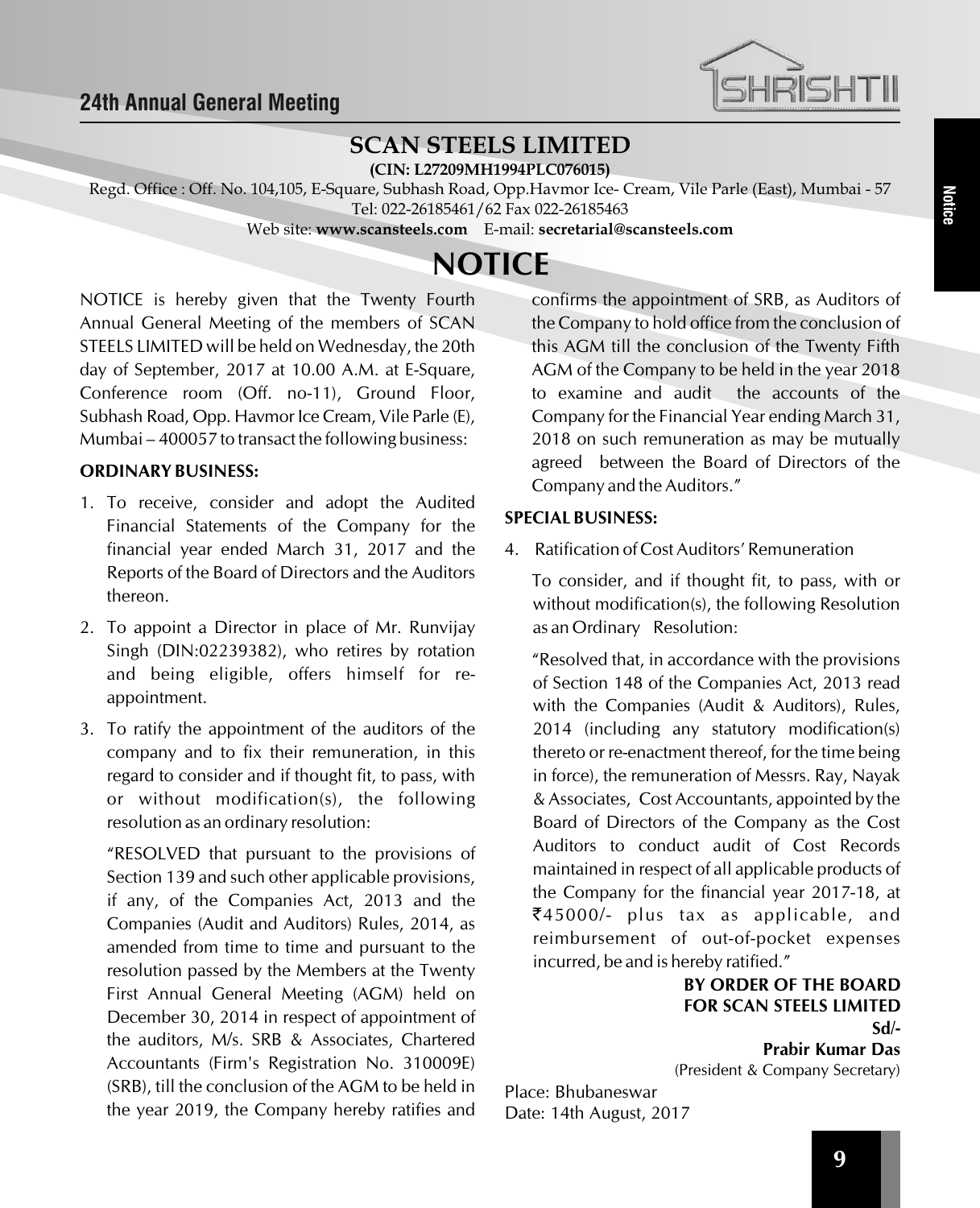

## **NOTES**

- **1.** An explanatory statement pursuant to section 102 of the Companies Act, 2013, relating to the special business to be transacted at the meeting is annexed hereto.
- **2.** A member entitled to attend and vote at the meeting is entitled to appoint a proxy to attend and vote on poll on his behalf and the proxy need not be a member of the company. Pursuant to the provision of Section 105 of the Companies Act, 2013, a person can act as a proxy on behalf of members not exceeding fifty and holding in the aggregate not more than ten percent of the total share capital of the Company carrying voting rights. A member holding more than ten percent of the total share capital of the Company carrying voting rights may appoint a single person as proxy and such person shall not act as a proxy for any other person or shareholder.
- **3.** Proxies in order to be effective must be received at the registered office of the company not less than 48 hours before the meeting. A blank proxy form is enclosed with this report.

During the Period beginning 24 hours before the time fixed for the commencement of the meeting and ending with the conclusion of the meeting, a member would be entitled to inspect the proxies lodged at any time during the business hours of the Company, provided that not less than three days of notice in writing is given to the Company.

**4.** In terms of Section 152 of the Companies Act, 2013, Mr. Runvijay Singh (DIN:02239382), Director, retire by rotation at the Meeting and being eligible, offer himself for re-appointment.

The Board of Directors of the Company commends their respective appointment / reappointments. Brief resume of Directors including those proposed to be re-appointed, nature of their expertise in specific functional

## **ANNUAL REPORT AND FINANCIAL STATEMENTS 2016-17**

areas, names of Listed companies in which they hold directorships and memberships / chairmanships of Board Committees, shareholding and relationships between directors inter-se as stipulated under Regulation 36 (3) of the SEBI (Listing Obligations and Disclosure Requirements) Regulations, 2015, is furnished as annexure to the Notice. The Directors have furnished consent / declaration for their appointment / re-appointment as required under the Companies Act, 2013 and the Rules there under.

- **5.** Members are requested to notify any change of address or bank mandates:
- **a.** To their depository participants (DP) in respect of shares held in dematerialized form, and
- **b.** To Registrar and Share Transfer Agent of the Company- Adroit Corporate Services Pvt. Ltd, whose office is located at 19, Jafferbhoy Industrial Estate, 1st Floor, Makwana Lane , Marol Naka, Andheri-E, Mumbai - 400059, Maharashtra, in respect of shares in physical form, to notify their change of address/ residential status/email-id, bank details etc., if any, under their signatures and quoting respective folio number.
- **6.** Members are requested to kindly mention their Folio Number / Client ID and DP ID Number (in case of demat shares) in all their correspondence with the Companies Registrar in order to reply to their queries promptly, and for easy identification.
- **7.** In case of joint holders attending the Meeting, only such joint holder who is higher in the order of names will be entitled to vote.
- **8.** Members are requested to bring your copies of the Annual Report/ the Notice of the meeting along with the Attendance Slip with them duly filled in and hand over the same at the entrance of the Meeting Hall.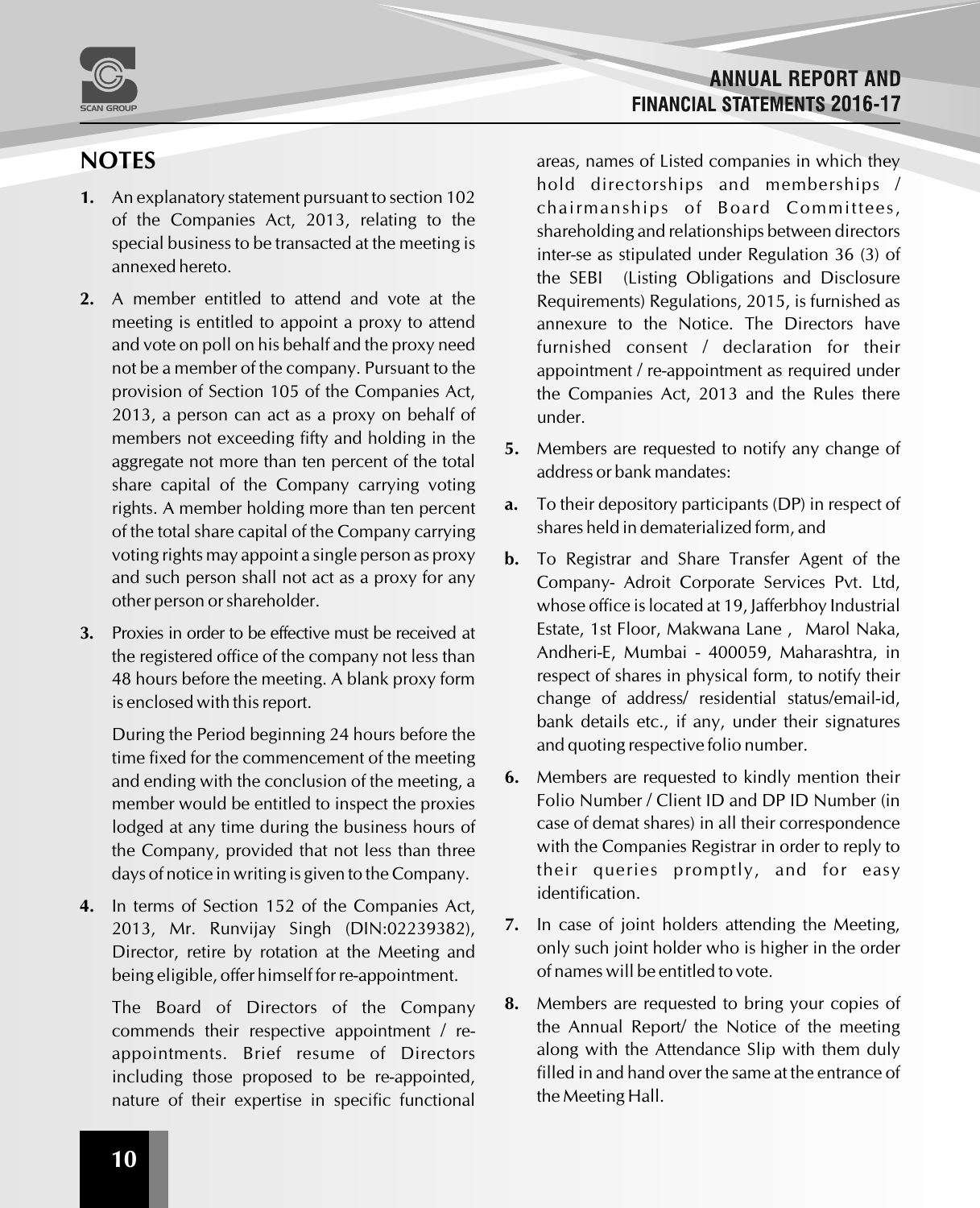## **24th Annual General Meeting**

- **9.** The Register of Members and Share Transfer Books of the Company will remain closed from Wednesday, the 13th day of September, 2017 to Wednesday, the 20th day of September, 2017 (both day inclusive).
- **10.** Members desirous of obtaining any information concerning Accounts and operations of the Company are requested to address their questions in writing to the Company at an early date so as to enable the management to keep the information ready at the meeting.
- **11.** The Ministry of Corporate Affairs has taken a "Green Initiative in the Corporate Governance" by allowing paperless compliances by the companies and has issued circulars stating that service of notice/documents including Annual Report can be sent by e-mail to its members. To support this green initiative of the Government in full measure, members who have not registered their e-mail addresses, so far, are requested to register their e-mail addresses, in respect of electronic holdings with the Depository through their concerned Depository Participants. Members who hold shares in physical form are requested to register the same with our Registrar & Share Transfer Agent - Adroit Corporate Services Pvt. Ltd, whose office is located at 19, Jafferbhoy Industrial Estate, 1st Floor, Makwana Lane , Marol Naka, Andheri-E, Mumbai - 400059, Maharashtra.
- **12.** In accordance with the Companies Act, 2013 read with the rules framed there under, the Annual Report 2016-2017 is being sent to all the members whose email IDs are registered with the Company/Depository Participants(s) unless any member has requested for a physical copy of the report. For members who have not registered their email addresses, physical copy of the Annual Report 2016-2017 is being sent by the permitted mode.
- **13.** Members may also note that the Notice of the 24th Annual General Meeting and the Annual Report for the financial year ended on 31.03.2017 will also be available on the Company's website www.scansteels.com for their download. The physical copies of the aforesaid documents will also be available at the Company's Registered Office in Mumbai for inspection during normal business hours on working days. Even after registering for ecommunication, members are entitled to receive such communication in physical form, upon making a request for the same. For any communication, the shareholders may also send requests to the Company's investor email id: secretarial@scansteels.com
- **14.** The Securities and Exchange Board of India (SEBI) has mandated the submission of Permanent Account Number (PAN) by every participant in securities market. Members holding shares in electronic form are, therefore, requested to submit their PAN to their Depository Participants with whom they are maintaining their demat accounts. Members holding shares in physical form can submit their PAN to the Company / RTA - Adroit Corporate Services Pvt. Ltd.
- **15.** To prevent fraudulent transactions, members are advised to exercise due diligence and notify the Company of any change in address or demise of any member as soon as possible. Members are also advised not to leave their demat account(s) dormant for long. Periodic statement of holdings should be obtained from the concerned Depository Participant and holdings should be verified.
- **16.** Corporate Members intending to send their authorized representatives to attend the AGM Pursuant to Section 113 of Companies Act, 2013 are requested to send to the Company a certified true copy of the Board resolution authorizing

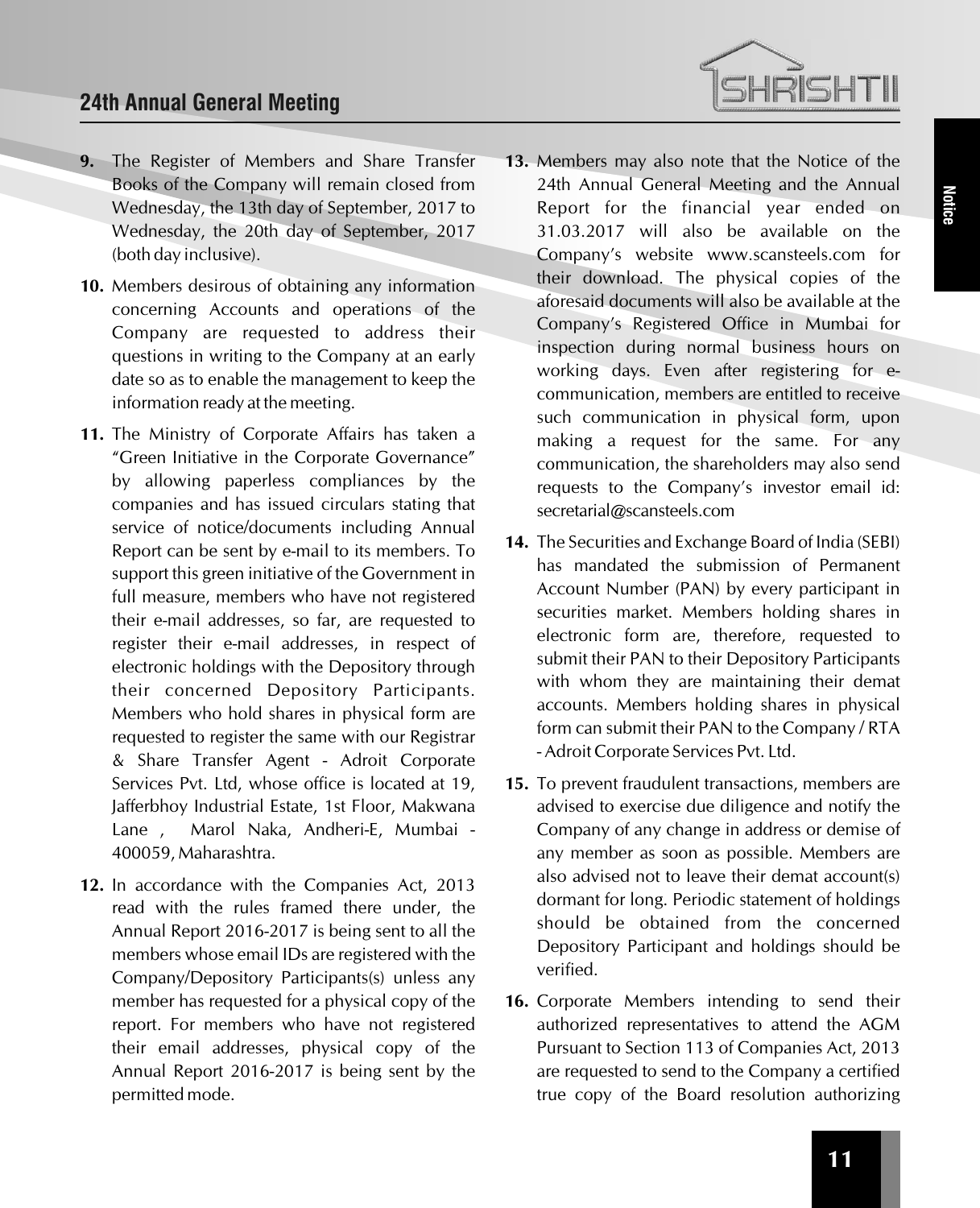

**ANNUAL REPORT AND FINANCIAL STATEMENTS 2016-17** 

their representative to attend and vote on their behalf at the Meeting.

- **17.** Members are requested to bring their Identity Card or Details of Shares Held (eg. Folio No./ DP ID, CLIENT ID etc.) for easy identification of attendance at the Meeting Hall.
- **18.** Members holding shares in single name and physical form are advised to make nomination in respect of their shareholding in the Company. The nomination form SH - 13 can be obtain from Adroit Corporate Services Pvt Limited (RTA),. Members holding shares in electronic form may obtain Nomination forms from their respective Depository Participant (DP).
- **19.** Members who hold shares in physical form in multiple folios in identical names or joint holding in the same order of names are requested to send the share certificates to Adroit Corporate Services Pvt Limited (RTA), for consolidation into a single folio.

## **20. VOTING THROUGH ELECTRONIC MEANS**

In compliance with Section 108 of the Companies Act, 2013, Rule 20 of the Companies (Management and Administration) Rules, 2014, as substituted by the Companies (Management and Administration) Amendment Rules, 2015 and Regulation 44 of the SEBI (Listing Obligations and Disclosure Requirements) Regulations, 2015, the Company is pleased to provide to its members facility to exercise their right to vote on resolutions proposed to be considered at the Annual General Meeting by electronic means and the business may be transacted through evoting services arranged by Central Depository Services (India) Limited ("CDSL"). The members may cast their votes using an electronic voting system from a place other than the venue of the Annual General Meeting ("remote e-voting"). In order to enable the Members, who do not have the access to e-voting facility, to send their assent

or dissent in writing in respect of the resolutions as set out in this Notice, the Company is enclosing a Ballot Form with the Notice. Instructions for Ballot Form are given at the back of the said form and instructions for e-voting are given here in below.

The facility for voting through ballot paper or polling paper will also be made available at the Annual General Meeting and the members attending the meeting who have not cast their vote by remote e-voting or by Ballot Form, shall be able to exercise their right at the meeting.

The Members who have cast their vote by remote e-voting or by Ballot Form prior to the Annual General Meeting may also attend the meeting but shall not be entitled to cast their vote again.

### **The Process and manner for remote e-voting are as under:**

- **(i)** The remote e-voting period begins on Sunday, 17th September, 2017 from 9.00 a.m. and ends on Tuesday, 19th September, 2017 at 05.00 p.m. During this period shareholders' of the Company, holding shares either in physical form or in dematerialized form, as on the cut-off date (record date) of 13th September, 2017, may cast their vote electronically. The remote e-voting module shall be disabled by CDSL for voting after 5.00 p.m. on 19th September, 2017.
- **(ii)** The shareholders should log on to the e-voting website www.evotingindia.com
- **(iii)** Click on "Shareholders" Tab.
- **(iv)** Now Enter your User ID:
- **a.** For CDSL: 16 digits beneficiary ID,
- **b.** For NSDL: 8 Character DP ID followed by 8 Digits Client ID,
- **c.** Members holding shares in Physical Form should enter Folio Number registered with the Company.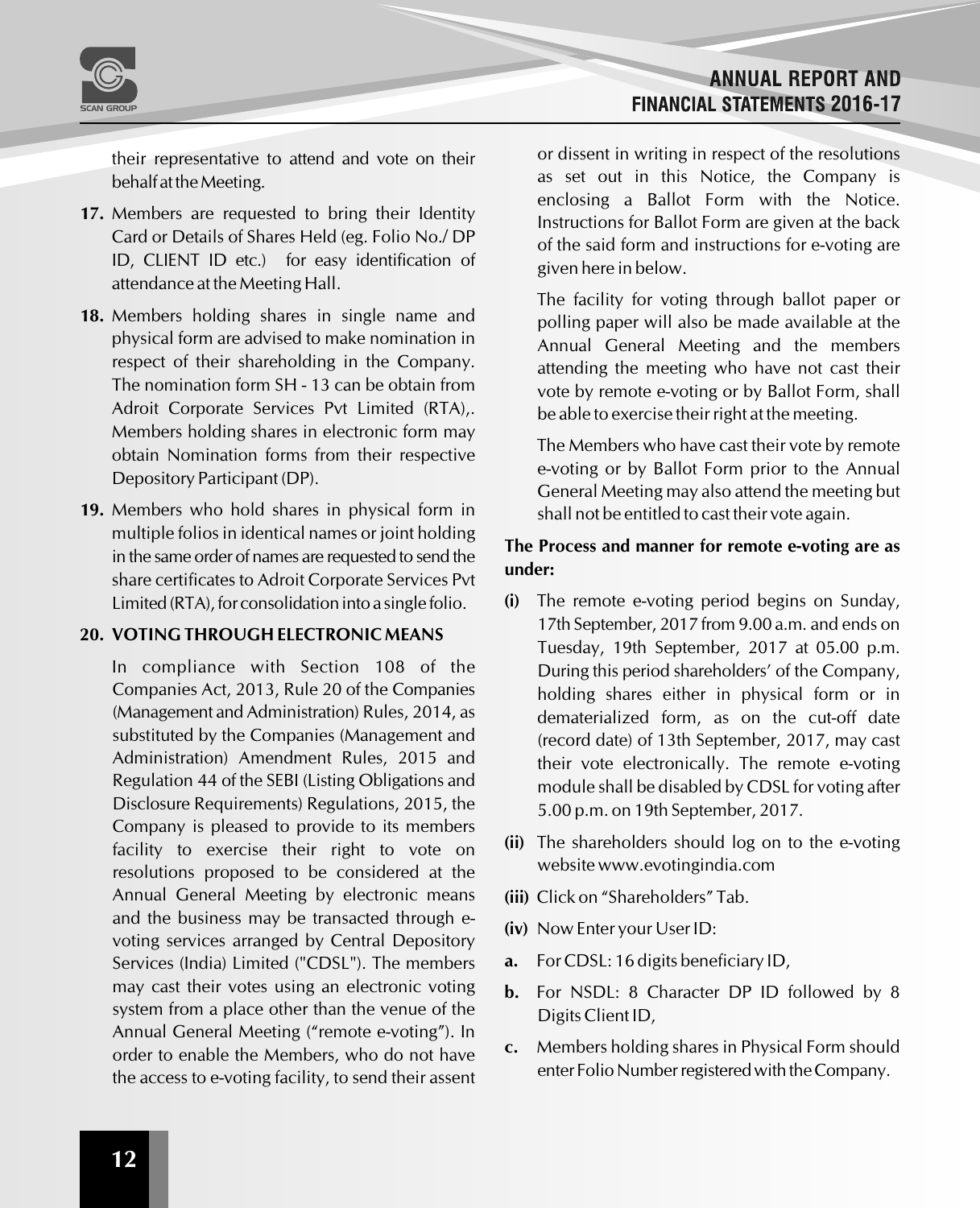

on an earlier voting of any company, then your

**(vii)** If you are a first time user follow the steps given

existing password is to be used.

below:

- **(v)** Next enter the image verification as displayed and Click on Login
- **(vi)** If you are holding shares in demat form and had logged on to www.evotingindia.com and voted
- **For Members holding shares in Demat Form and Physical Form** Enter your 10 digit alpha-numeric PAN issued by Income Tax Department (Applicable for both demat shareholders as well as physical shareholders) • Members who have not updated their PAN with the Company/Depository Participant are requested to use the first two letters of their name and the 8 digits of the given sequence number in the PAN field. • In case the sequence number is less than 8 digits enter the applicable number of 0's before the number after the first two characters of the name in CAPITAL letters. Eg. If your name is Ramesh Kumar with sequence number 1 then enter RA00000001 in the PAN field. Enter the Dividend Bank Details or Date of Birth (in dd/mm/yyyy format) as recorded in your demat account or in the company records in order to login. • If both the details are not recorded with the depository or company please enter the member id/folio number in the Dividend Bank details field as mentioned in instruction (iv). PAN Dividend Bank Details or Date of Birth (DOB)
- **(viii)**After entering these details appropriately, click on "SUBMIT" tab.
- **(ix)** Members holding shares in physical form will then directly reach the Company selection screen. However, members holding shares in demat form will now reach 'Password Creation' menu wherein they are required to mandatorily enter their login password in the new password field. Kindly note that this password is to be also used by the demat holders for voting for resolutions of any other company on which they are eligible to vote, provided that company opts for e-voting through CDSL platform. It is strongly recommended not to share your password with any other person and take utmost care to keep your password confidential.
- **(x)** For Members holding shares in physical form, the details can be used only for e-voting on the resolutions contained in this Notice.
- **(xi)** Click on the EVSN for the relevant SCAN STEELS LIMITED on which you choose to vote.
- **(xii)** On the voting page, you will see "RESOLUTION DESCRIPTION" and against the same the option "YES/NO" for voting. Select the option YES or NO as desired. The option YES implies that you assent to the Resolution and option NO implies that you dissent to the Resolution.
- **(xiii)**Click on the "RESOLUTIONS FILE LINK" if you wish to view the entire Resolution details.
- **(xiv)**After selecting the resolution you have decided to vote on, click on "SUBMIT". A confirmation box will be displayed. If you wish to confirm your vote, click on "OK", else to change your vote, click on "CANCEL" and accordingly modify your vote.
- **(xv)** Once you "CONFIRM" your vote on the resolution, you will not be allowed to modify your vote.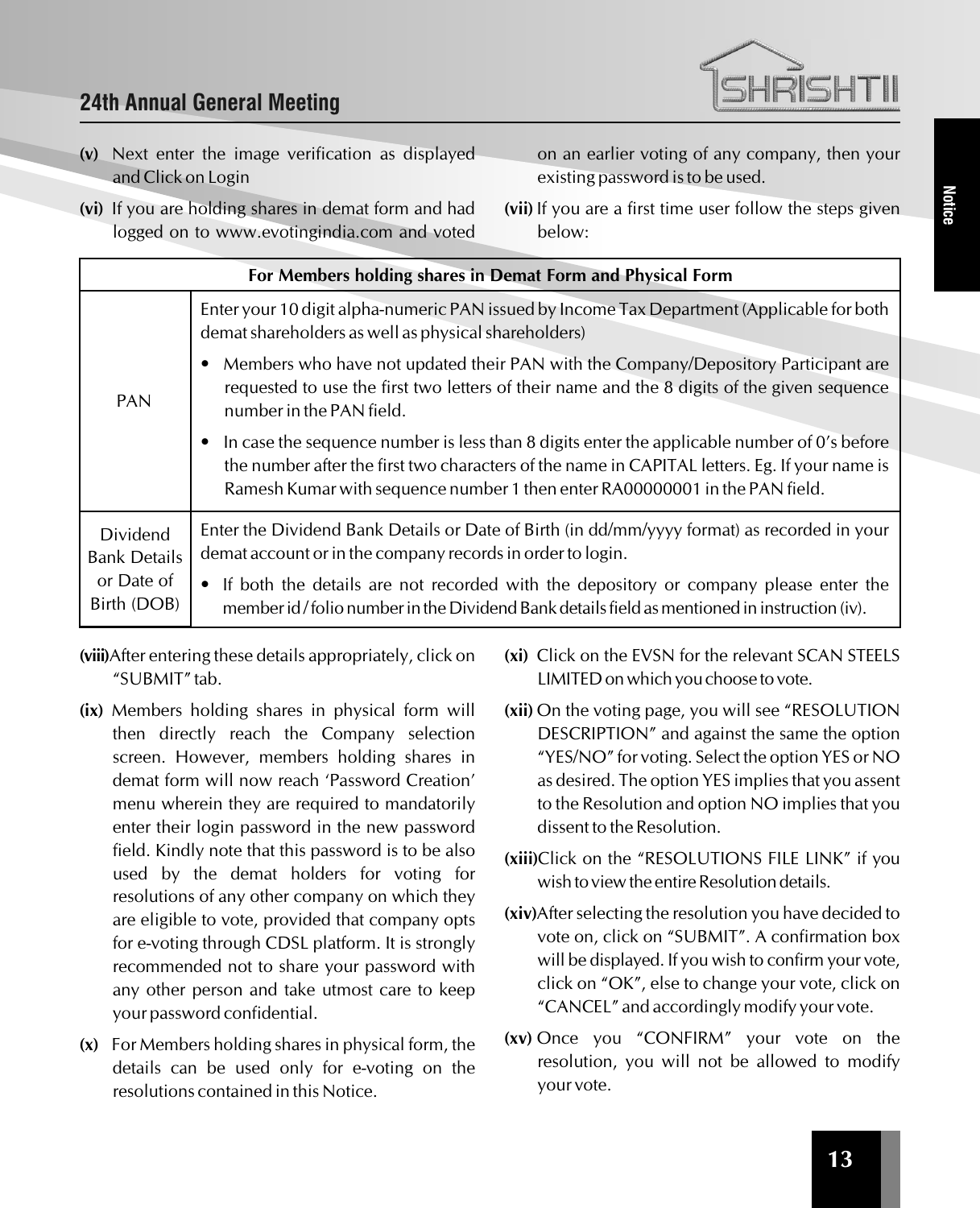

- **(xvi)** You can also take out print of the voting done by you by clicking on "Click here to print "option on the Voting page.
- **(xvii)** If Demat account holder has forgotten the same password / login password then Enter the User ID and the image verification code and click on Forgot Password & enter the details as prompted by the system.
- **(xviii)** Shareholders can also cast their vote using CDSL's mobile app m-Voting available for android based mobiles. The m-Voting app can be downloaded from Google Play Store. iPhone and Windows phone users can download the app from the App Store and the Windows Phone Store respectively. Please follow the instructions as prompted by the mobile app while voting on your mobile.
- **(xix)** Note for Non-Individual Shareholders & Custodians:
- Non-Individual shareholders (i.e. other than Individuals, HUF, NRI etc.) and Custodians are required to log on to www.evotingindia.com and register themselves as Corporate and Custodians respectively.
- Ascanned copy of the Registration Form bearing the stamp and sign of the entity should be emailed to helpdesk.evoting@cdslindia.com
- After receiving the login details they have to create a compliance user should be created using the admin login and password. The Compliance user would be able to link the account(s) for which they wish to vote on.
- The list of accounts linked in the login should be emailed to helpdesk.evoting@cdslindia.com and on approval of the accounts they would be able to cast their vote.
- A scanned copy of the Board Resolution and Power of Attorney (POA) which they have issued

in favour of the Custodian, if any, should be uploaded in PDF format in the system for the scrutinizer to verify the same.

- **(xx)** Person responsible to address the grievances connected with the electronic voting: Mr. Rakesh Dalvi, Deputy Manager of CDSL (Contact No - 18002005533). In case you have any queries or issues regarding e-voting, you may also refer the Frequently Asked Question (FAQ) and e-voting manual available at www.evotingindia.com under the help section or write an email to helpdesk.evoting@cdslindia.com
- **(xxi)** The voting rights of shareholders shall be in proportion to their shares of the paid up equity share capital of the Company as on the cut-off date (record date) of 13th September, 2017 and as per the Register of Members of the Company.
- **(xxii)** Any person, who acquires shares of the Company and become member of the Company after dispatch of the Notice of Annual General Meeting and holding shares as of the cut-off date, i.e., 13th September, 2017, may obtain the login ID and password by sending a request at helpdesk.evoting@cdslindia.com. However, if you are already registered with CDSL for remote e-voting then you can use your existing user ID and password for casting your vote. If you forgot your password, you can reset your password by using "Forgot User Details/Password" option available on www.evotingindia.com.
- **(xxiii)** A person, whose name is recorded in the register of members or in the register of beneficial owners maintained by the depositories as on the cutoff date only shall be entitled to avail the facility of remote e-voting, voting through Ballot Form, as well as voting at the Annual General Meeting.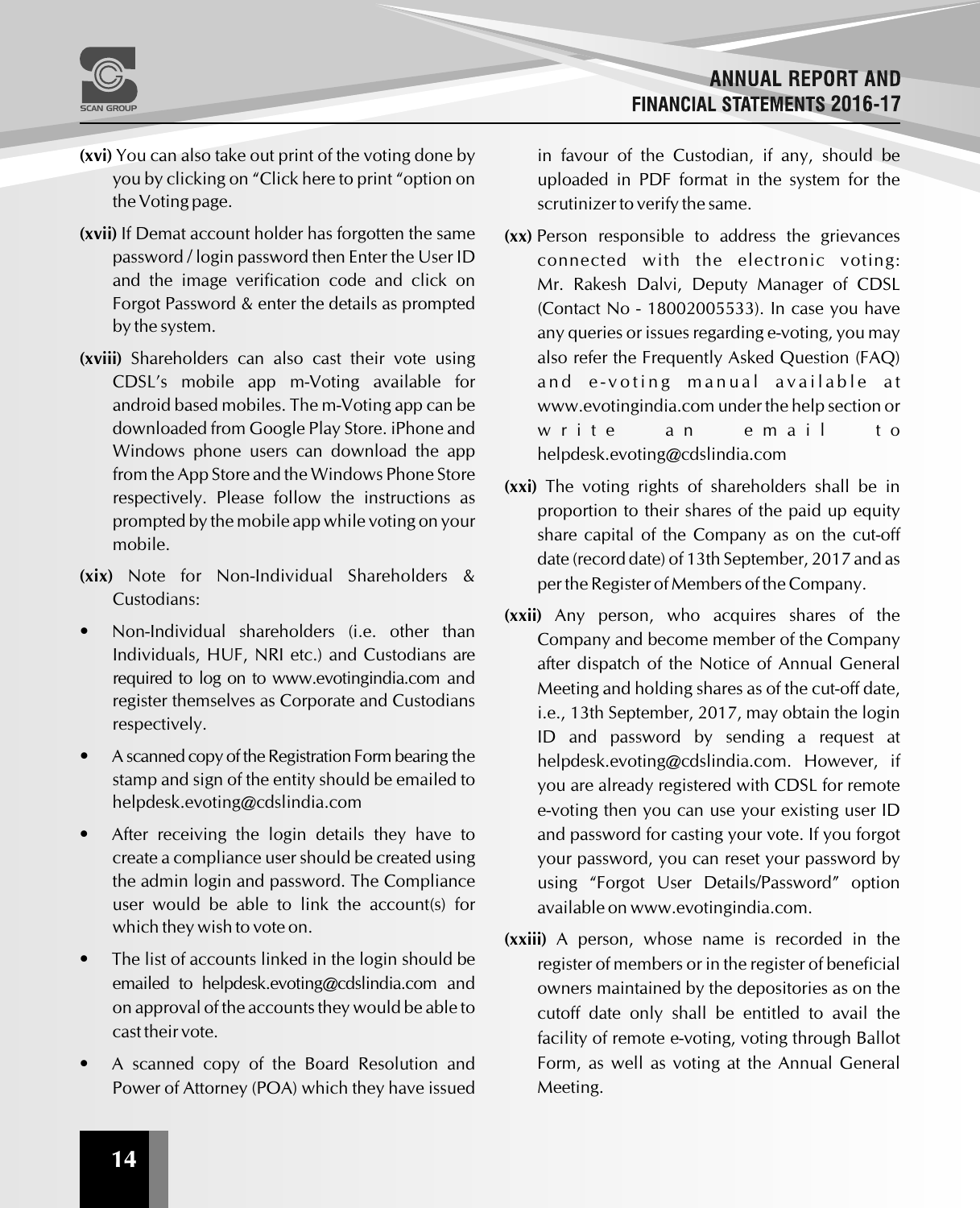## **24th Annual General Meeting**

- **(xxiv)** M/s. Arihant & Associates (CA Arihant Kumar Bothra) (FRN-021046C), Practicing Chartered Accountant, has been appointed as the Scrutinizer to scrutinize the remote e-voting process (including the Ballot Form received from the Members who do not have access to the remote e-voting process) in a fair and transparent manner.
- **(xxv)** A copy of this notice has been placed on the website of the company (www.scansteels.com) and the website of CDSL (www.cdslindia.com)
- **21.** All documents referred to in the accompanying Notice and the Explanatory Statement shall be open for inspection at the Registered Office, Corporate Office as well as at Head Office of the Company during normal business hours (10.00 am to 1.00 pm) on all working days except Saturdays, up to and including the date of the Annual General Meeting of the Company.
- **22.** The register of contracts or agreement in which the director's are interested, maintained under Section 189 of the Companies Act, 2013, will be available for inspection by the members at the AGM.
- **23.** Voting through Physical Ballot Form:

The members who do not have access to remote e-voting, are requested to fill in the physical ballot form being part of the Annual Report (a copy of the same is also part of the soft copy of the Annual Report) and submit the same in a sealed envelope to the Scrutinizer. Unsigned, incomplete or incorrectly ticked forms shall be rejected. The ballot form must be received by the Scrutinizer at the office address on or before 19th September, 2017 (5.00 p.m.). The Scrutinizer's decision on the validity of the forms will be final. Members can opt for only one mode of voting i.e. either through remote e-voting or by ballot form. If a member casts votes by both modes, then voting done through remote e-voting shall prevail and Ballot Form shall be treated as invalid.

**IRISHTI** 

**24.** Voting Facility at AGM

At the Annual General Meeting, at the end of the discussion of the resolutions on which voting is to be held, the Chairman shall with the assistance of the Scrutinizer order voting, by way of Ballot paper, for all those members who are present but have not cast their vote electronically using the remote e-voting facility or Ballot Form.

- **25.** The Scrutinizer shall immediately after the conclusion of voting at the Annual General Meeting, first count the votes at the Annual General Meeting, thereafter unblock the votes cast through remote e-voting in the presence of at least two witnesses not in the employment of the Company and make not later than 3 (Three days) from the conclusion of the meeting, a consolidated Scrutinizer's Report of the total votes cast in favour or against, if any, to the Chairman or a person authorised by him in writing who shall countersign the same.
- **26.** The Chairman or a person authorised by him in writing shall declare the result of voting forthwith.
- **27.** The results declared along with the Scrutinizer's Report shall be placed on the Company's website www.scansteels.com and on the website of CDSL www.evotingindia.com immediately after the result declared by the Chairman or any other person authorised by the Chairman and the same shall be communicated to BSE Limited, where the shares of the Company are listed. The above said report and results shall also be displayed on the notice board of the company at its registered office and its head office as well as corporate office. The resolutions, if passed by a requisite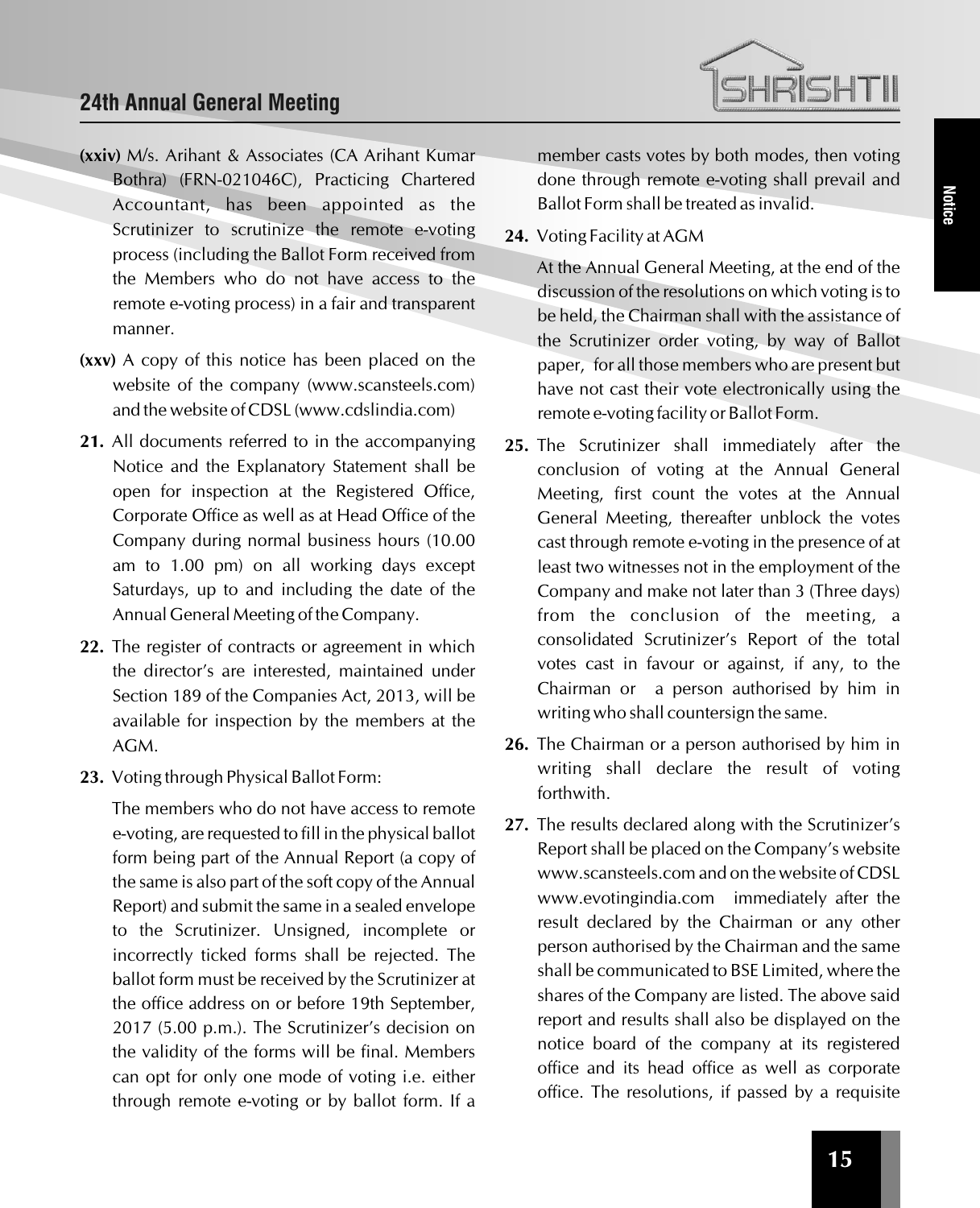

majority, shall be deemed to be passed to have been passed on the date of the Annual General Meeting (i.e. 20th September, 2017)

**28.** The investors may contact the Company Secretary for redressal of their grievances / queries. For this purpose, they may either write to him at the Registered office address or e-mail their grievances / queries to the Company Secretary at the following e-mail address: secretarial@scansteels.com

**ANNUAL REPORT AND** 

**FINANCIAL STATEMENTS 2016-17** 

**29.** Route-map from Andheri Railway Station to E-Square, the venue of the Meeting is as under.



#### **REGISTERED OFFICE:**

**104-105, "E-Square", Subhash Road, Opp. Havmor Ice Cream, Vile Parle (E), Mumbai - 400 057 CIN: L27209MH1994PLC076015 Website: www.scansteels.com Email Id: secretarial@scansteels.com**

**Place: Bhubaneswar Date: 14th August, 2017**

#### **BY ORDER OF THE BOARD FOR SCAN STEELS LIMITED**

**Sd/- Prabir Kumar Das (President & Company Secretary)**

## **16**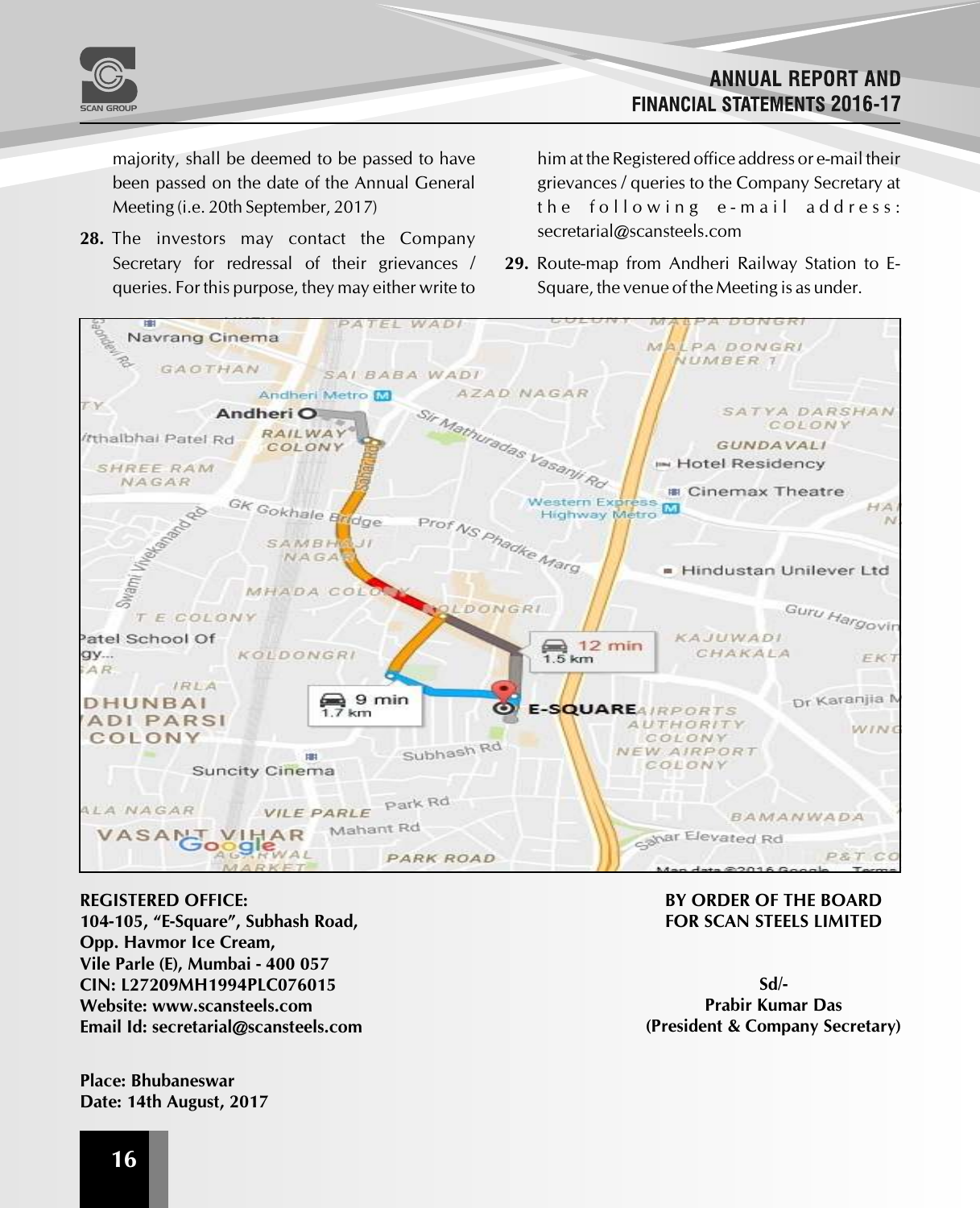

## **EXPLANATORY STATEMENT PURSUANT TO SECTION 102 (1) OF THE COMPANIES ACT, 2013.**

As required by Section 102 of the Companies Act, 2013, (hereinafter referred to as "the Act") the following Explanatory Statements set out all material facts relating to the business mentioned under Item Nos. 3 to 4 of the accompanying Notice dated 10th August, 2017.

## **ITEM NO. 3**

This Statement is provided though strictly not required as per Section 102 of the Act.

In the Annual General Meeting of the Company held on December 30, 2014, M/s. SRB & Associates, Chartered Accountant (Firm's Registration No. 310009E), Bhubaneswar had been appointed as the Statutory Auditors of the Company for a period of 5 years to hold office from the conclusion of the twenty first Annual General Meeting held on December 30, 2014 till the conclusion of the twenty sixth Annual General Meeting of the Company to be held in the year 2019, subject to the ratification of their appointment at every Annual General Meeting by Members. Accordingly, ratification of the Members is being sought for appointment of the Statutory Auditors as per the proposal contained in the Resolution set out at Item No. 3 of the Notice. As per the requirement of the Act, SRB have confirmed that the appointment if made would be within the limits specified under Section 141(3)(g) of the Act and it is not disqualified to be appointed as Auditor in terms of the provisions of Sections 139 and 141 of the Act and the Companies (Audit and Auditors) Rules, 2014.

In view of the above, SRB continuing to be eligible to act as Auditors of the Company and based on the

#### **REGISTERED OFFICE:**

**104-105, "E-Square", Subhash Road, Opp. Havmor Ice Cream, Vile Parle (E), Mumbai - 400 057 CIN: L27209MH1994PLC076015 Website: www.scansteels.com Email Id: secretarial@scansteels.com**

**Place: Bhubaneswar Date: 14th August, 2017** recommendation of the Audit Committee at its Meeting held on May 30th, 2017 and pursuant to Rule 3 of the Companies (Audit and Auditors) Rules, 2014, the Board commends the Resolution at Item No. 3 for approval by the Members.

None of the Directors, Key Managerial Personnel or their relatives are concerned or interested, financially or otherwise in the Resolution at Item No. 3 of the Notice.

#### **ITEM NO. 4**

The Board of Directors of the Company ('the Board') at the meeting held on 30th May, 2017, on the recommendation of the Audit Committee, have approved the appointment and remuneration of M/s. Ray, Nayak & Associates, Partner CMA. Chaitanya Kumar Ray, Cost Accountants, to conduct audit of Cost Records maintained by the Company in respect of all applicable products of the Company for the financial year 2017-18 at a remuneration of  $\overline{5}45000/$ plus tax as applicable and reimbursement of out-ofpocket expenses incurred.

In terms of Section 148 of the Companies Act, 2013 read with Rule 14 of the Companies (Audit and Auditors) Rules, 2014, the remuneration of the Cost Auditors needs ratification by the Members. Accordingly, the members are requested to pass an Ordinary Resolution as set out in item no. 4 of the notice for ratification of the payment of remuneration of the cost auditors for FY 2017-18.

None of the Directors and Key Managerial Personnel of the Company, or their relatives, is interested in these Resolutions.

### **BY ORDER OF THE BOARD FOR SCAN STEELS LIMITED**

**Sd/- Prabir Kumar Das (President & Company Secretary)**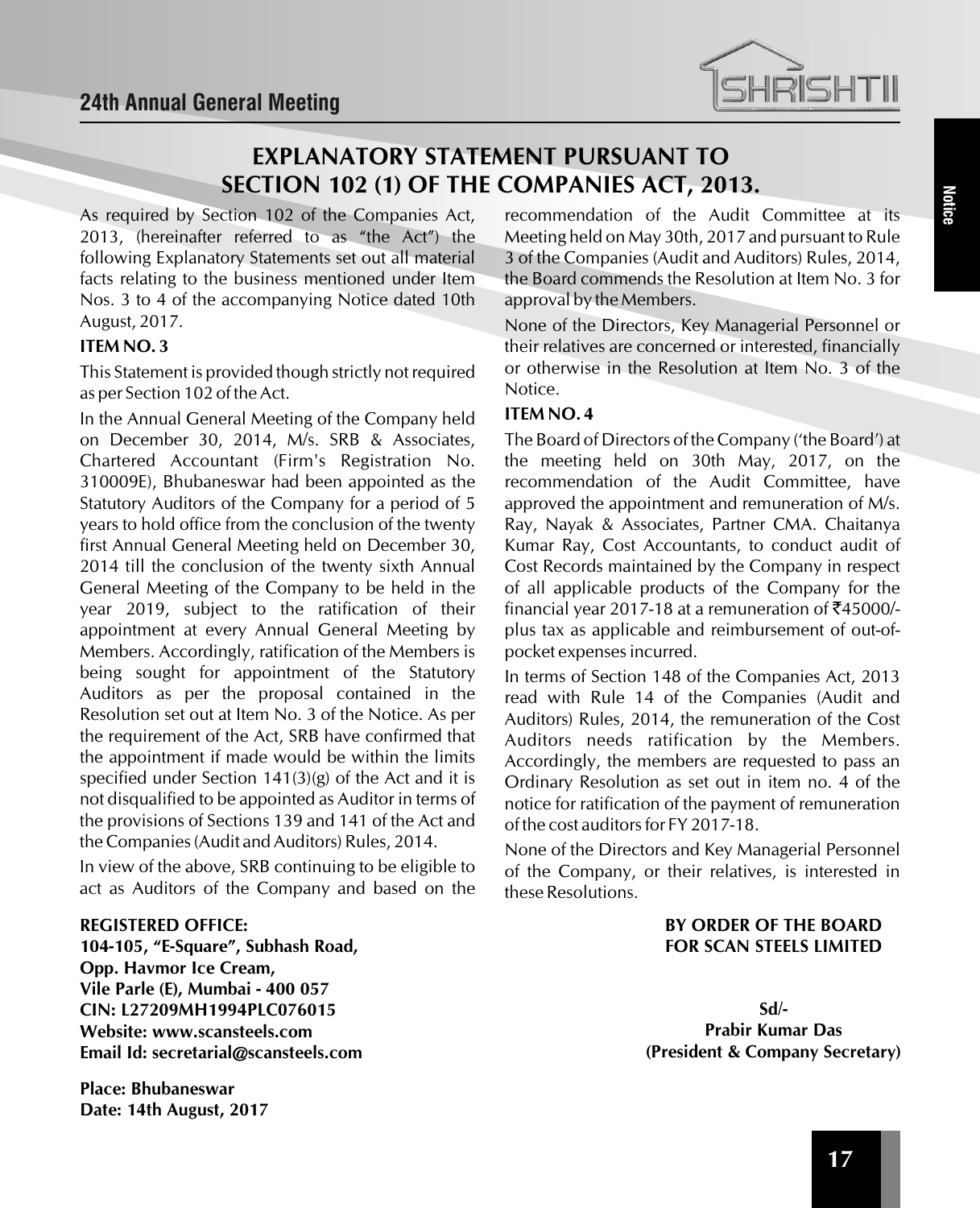

## **INFORMATION REQUIRED TO BE FURNISHED UNDER REGULATION 36 (3) OF THE SEBI (LISTING OBLIGATIONS AND DISCLOSURE REQUIREMENTS) REGULATIONS, 2015 FOR DIRECTORS SEEKING APPOINTMENT / REAPPOINTMENT IN FORTHCOMING ANNUAL GENERAL MEETING.**

| Name                  |             | Age   Qualification    | Experience                                                                                                                                                                                                   | Position<br>in the<br>Company | Listed Co. (other than SSL)<br>in which directors hold directorship<br>and committee membership |                                                   | Share-<br>holdings<br>in the<br>Company | <b>Directors</b><br>inter-se<br>relation |     |
|-----------------------|-------------|------------------------|--------------------------------------------------------------------------------------------------------------------------------------------------------------------------------------------------------------|-------------------------------|-------------------------------------------------------------------------------------------------|---------------------------------------------------|-----------------------------------------|------------------------------------------|-----|
|                       |             |                        |                                                                                                                                                                                                              |                               | Directorship                                                                                    | Chair-<br>person of<br><b>Board</b><br>Committees | Members<br>of Board<br>Committees       |                                          |     |
| Mr. Runvijay<br>Singh | 37<br>years | Mechanical<br>Engineer | He has<br>more than<br>12 years of<br>industrial<br>and business<br>experience<br>in steel<br>sector. He is<br>involved in<br>Taxation,<br>Finance and<br>Liaison with<br>Govt./<br>Non-Govt.<br>department. | Executive<br><b>Director</b>  | Nil                                                                                             | Nil                                               | <b>Nil</b>                              | <b>Nil</b>                               | Nil |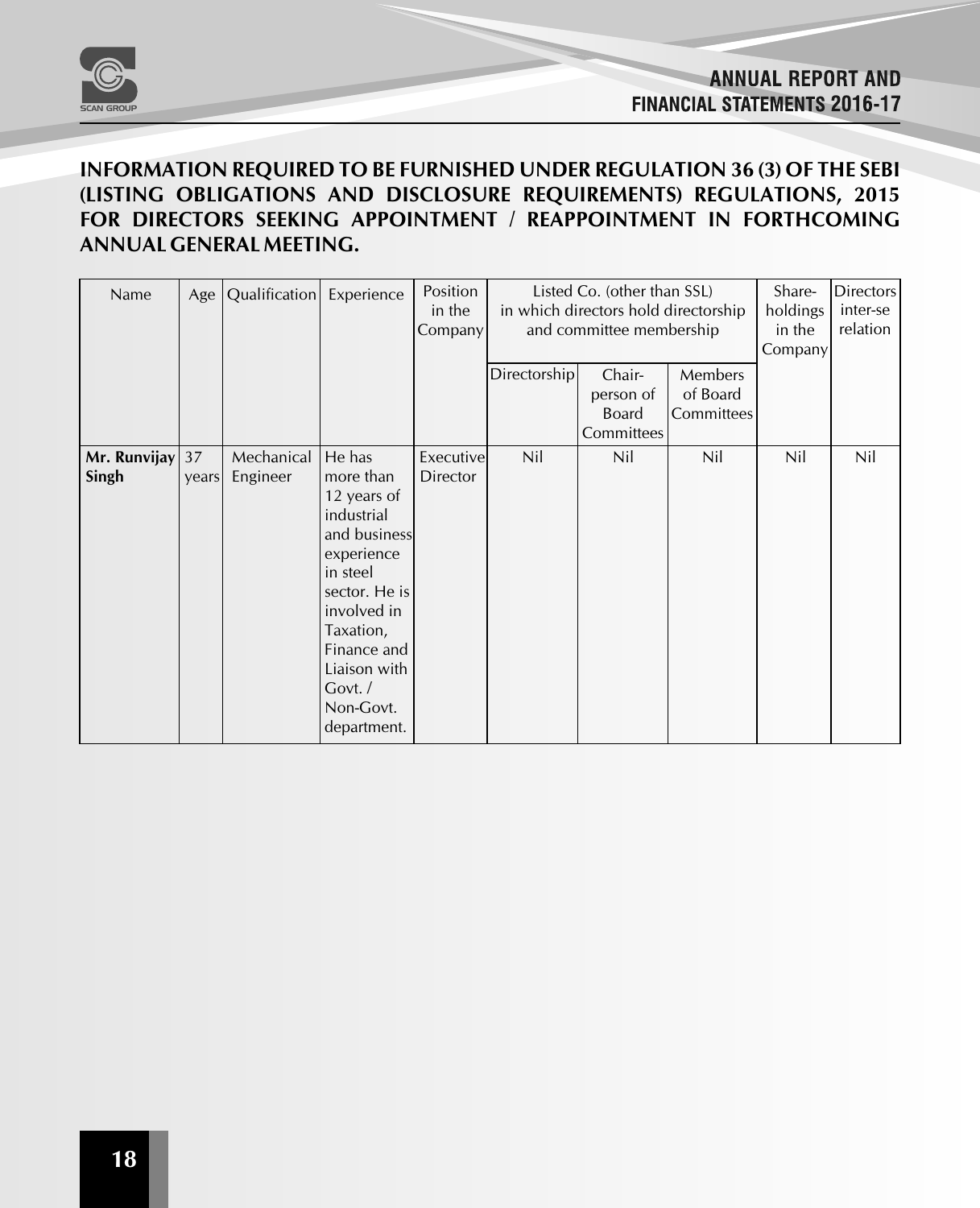## **SCAN STEELS LIMITED**

## **(CIN-L27209MH1994PLC076015) Registered Office : Office No. 104/105, E-Square, Subhash Road, Opp. Havmor Ice cream, Vile Parle (East), Mumbai – 400057, Website : www.scansteels.com Email: secretarial@scansteels.com ; Telephone : +91 02226185461; 02226185462; Fax : +91 02226185463**

#### **BALLOT FORM FOR VOTING ON RESOLUTIONS IN THE 24TH ANNUAL GENERAL MEETING OF THE COMPANY TO BE HELD ON WEDNESDAY, THE 20TH DAY OF SEPTEMBER, 2017 AT 10.00 A.M.**

- 1. Name(s) Registered Address : of the sole / first named Member
- 2. Name(s) of the Joint Holder(s) if any :
- 3. Registered Folio No. :
- 4. Number of Share(s) held :

I/We hereby exercise my/our vote in respect of the following resolutions to be passed for the business stated in the Notice of the Annual General Meeting dated 14th August, 2017, by conveying my / our assent or dissent to the resolutions by placing tick ( $\checkmark$ ) mark in the appropriate box below :

| Sr.<br>No.               | <b>RESOLUTIONS</b>                                             | No. of<br><b>Shares</b> | I/We assent to<br>the Resolution | I /We dissent to the<br><b>Resolution</b> |  |  |
|--------------------------|----------------------------------------------------------------|-------------------------|----------------------------------|-------------------------------------------|--|--|
|                          |                                                                |                         | (FOR)                            | (AGAINST)                                 |  |  |
| <b>ORDINARY BUSINESS</b> |                                                                |                         |                                  |                                           |  |  |
| 1.                       | Ordinary resolution for adoption of Audited Financial          |                         |                                  |                                           |  |  |
|                          | Statements, Report of the Board of Directors and Auditors for  |                         |                                  |                                           |  |  |
|                          | the year ended 31-03-2017                                      |                         |                                  |                                           |  |  |
| 2.                       | Ordinary resolution for re-appointment of director in place of |                         |                                  |                                           |  |  |
|                          | Mr. Runvijay Singh (DIN:02239382) who retires by rotation      |                         |                                  |                                           |  |  |
|                          | and being eligible, offers himself for re-appointment.         |                         |                                  |                                           |  |  |
| 3.                       | Ordinary resolution for ratification of appointment of the     |                         |                                  |                                           |  |  |
|                          | auditors (M/s. SRB & Associates, Chartered Accountants) of     |                         |                                  |                                           |  |  |
|                          | the company                                                    |                         |                                  |                                           |  |  |
| <b>SPECIAL BUSINESS</b>  |                                                                |                         |                                  |                                           |  |  |
| 4.                       | Ordinary Resolution for ratification of Remuneration of Cost   |                         |                                  |                                           |  |  |
|                          | Auditors under section 148 of the Companies Act, 2013          |                         |                                  |                                           |  |  |

#### **ELECTRONIC VOTING PARTICULARS**

| <b>EVEN</b><br>(E-Voting Event No.) | User ID | <b>Password</b> |
|-------------------------------------|---------|-----------------|
|                                     |         |                 |

Signed this……….................….day of……........…….2017

Signature of shareholder :……………………....……………..